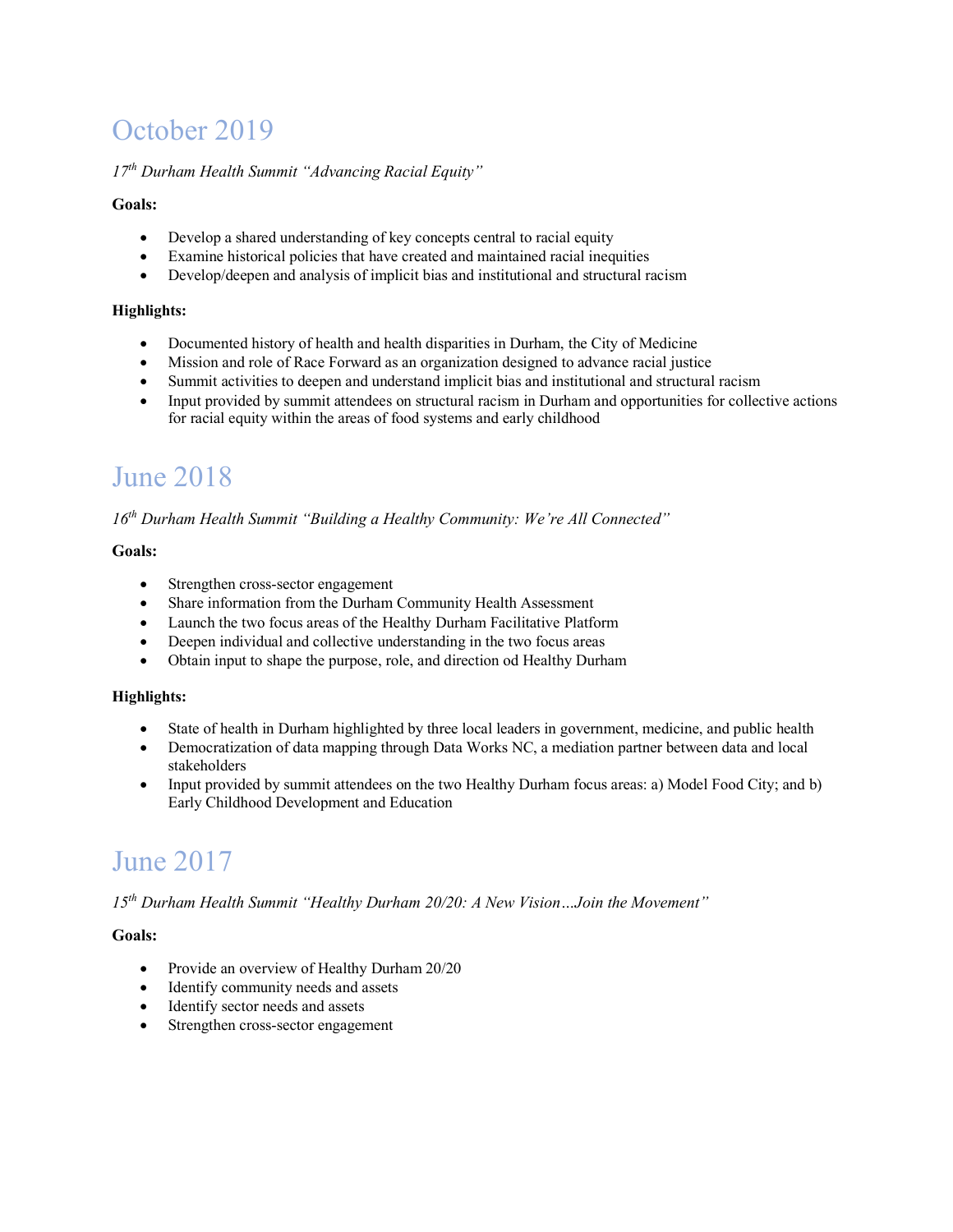#### **Highlights:**

- The presentation by speakers on the BUILD One Baltimore initiative, a set initiative including Turnaround Tuesday, designed to address social determinants of health in Baltimore, MD
- Input provided by summit attendees during two engaged discussions: a) Sector specific small group discussions; and b) Community voice small group discussions

### March 2016

#### *14th Durham Health Summit "Collaborating Across Durham to Achieve Health Equity"*

#### **Goals:**

• Summarize the feedback expressed by attendees on issues related to promoting and achieving health equity in Durham

#### **Highlights:**

- Four domains for which the most frequent questions were asked were: Maternal and Child Health, Data/Health Statistics, Health Disparities, and Mental Health.
- Six sector specific questions for breakout session were: Child welfare and youth-development, transportation, criminal justice, education, workforce development, and housing.
- Key recommendations: Collaboratively create systems changes, particularly in transportation and affordable housing. Develop more workforce opportunities by creating healthy environments for learning for children and adults. Engage in more diverse, cross-disciplinary dialogue.

### March 2014

13th Durham Health Summit, "*Beyond the Affordable Care Act: Are We Ready For What's Next"*

#### **Goals:**

- Examine the next steps that we need to take together as a community following the passage and implementation of the Affordable Care Act and health care reform.
- Learn how implementation of the Affordable Care Act has impacted the delivery of health and human services in Durham county.

#### **Highlights:**

- Shared results of community collaborative initiatives that have helped improve outcomes in the community: Specialty Project Access of Durham County, Durham Health Innovations and Neighborhood and School Based Clinics.
- Business and government representatives discussed how to work across sectors to implement strategies to address social determinants of health (poverty, education, employment, housing, etc.,.
- Special presentation featuring new community based initiatives, Neighborhood Allies, Integrated Pediatric Care and the SOAR program.
- Held an educational session about the health insurance marketplace and a resource fair provided an opportunity to work with health insurance navigators and obtain information about community organizations.

### March 2013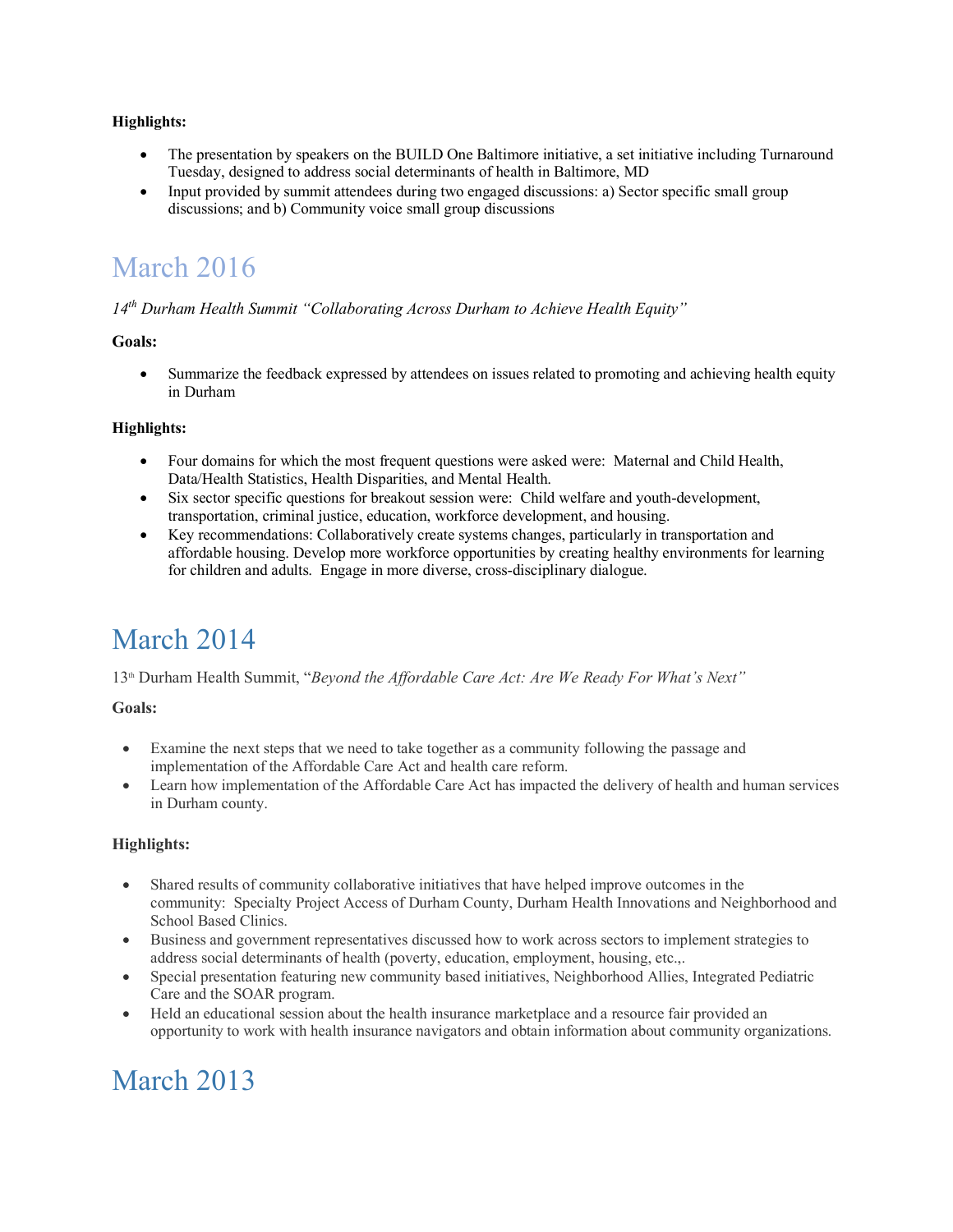*"Creating Opportunities for Meeting Durham's Basic Needs: Addressing Social Determinants of Health"* was a thoughtful discussion about addressing social determinants to improve health outcomes.

#### **Goals:**

- Gain an understanding about the impact of social determinants on the lives of individuals and families in our communities.
- Obtain updates and provide input on initiatives addressing poverty, education and homelessness
- Increase knowledge of community resources and organizational partnerships

#### **Highlights:**

- The summit featured best practices from local community based initiatives and a review of key social determinants impacting the Durham Community: Poverty, Homelessness, and Education
- Participants answered a series of questions to develop strategies that will help address social determinants and improve health outcomes in the Durham community.
- Representatives from philanthropic organizations shared perspectives on funding community initiatives.

## April 2012

The 11<sup>th</sup> summit, *Weaving Durham's Tapestries, Moving the Needle on Health Weaving Durham's Tapestries: Moving the Needle on Health"* was a thoughtful discussion about addressing social determinants to improve health outcomes.

#### **Goal:**

Preventing illness and improving health by weaving together efforts aimed at the common causes of illness in our community.

#### **Highlights:**

- The summit featured best practices from local community based initiatives and a review of key social determinants impacting the Durham Community: Poverty, Homelessness, and Education.
- Participants answered a series of questions to develop strategies that will help address social determinants and improve health outcomes in the Durham community.
- Representatives from philanthropic organizations shared perspectives on funding community initiatives.

## April 2011

The 10th summit, Health: *Whose Responsibility Is it?*, was a thoughtful discussion about the role we all play in creating healthier individuals and communities.

#### **Goals:**

Education the community about health care reform and showcase initiatives developed to address individual and community health issues.

#### **Highlights:**

- Keynote presentation featuring information about health care reform and its potential impact on individuals, and the health care delivery team.
- Health professionals lead an interactive discussion about taking personal responsibility for your health.
- A diverse group of faith leaders lead a discussion about the importance of integrating health, wellness and spirituality.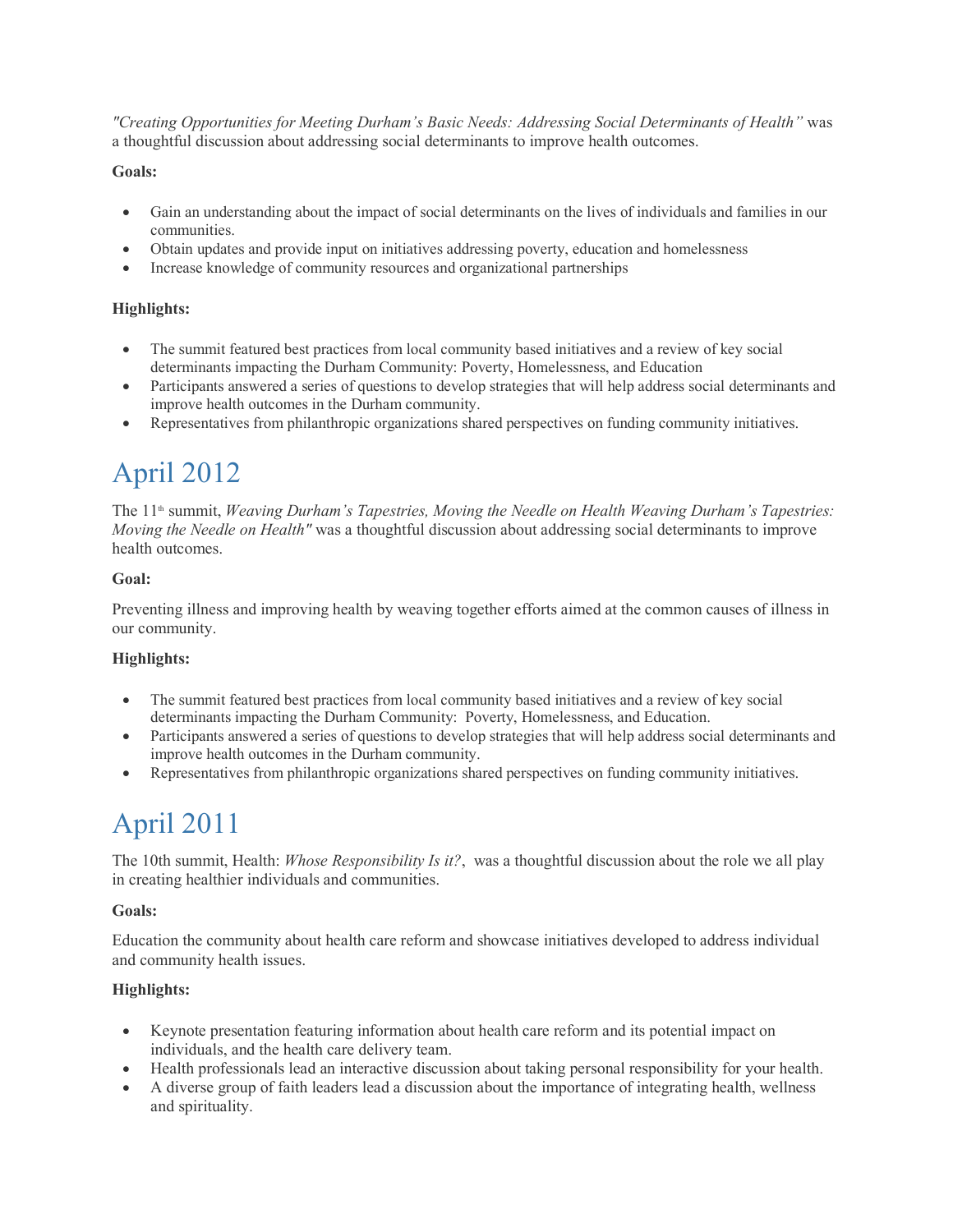• Area leaders in business, education, and local government shared best practices about community and employer base wellness models.

### March 2010

The 9th summit, *Many Minds, Many Hands, One Goal*, focused on engaging the community in a thoughtful, meaningful, dialogue about what a healthy Durham would look like.

#### **Goals:**

Discuss local collaborative initiatives developed to address community health issues through the Durham Health Initiatives.

#### **Highlights:**

- Key note presentation by Dr. Regional Benjamin, US Surgeon General, about how stakeholders can work together to improve health outcomes in the community.
- A review of the Quality of Life Indicators for Durham County presented by Tom Bonfield, Durham City Manager and Mike Ruffin, Durham County Manager.
- Durham Health Innovation poster session and presentation which featured creative approaches to delivering health services in the community.

## April 2009

The 8th summit, *Durham Health Innovations: Bridging the Gap*, focused on a new project between members of Durham and Duke communities that would improve the health of the population of Durham County.

#### **Goals:**

To announce a community based public health initiative funded by grant money from the National Institutes of Health, which also helped develop the new Duke Translational Medicine Institute.

#### **Highlights:**

- Key note presentation by Dr. Sergio Aguilar-Gaxiola, Director for Reducing Health Disparities at the University of California, Davis, School of Medicine, about the use of community participatory research to address health disparities at the systemic level.
- Interactive presentation of the State of Durham County's Health Report by Gayle Harris, MPH, Director of the Durham County Health Department.
- Presentation and community discussion of the ten collaborative projects selected for the Durham Health Innovation Project. The projects covered asthma, cancer, heart disease, diabetes, HIV and sexually transmitted diseases, pain management, maternal health, substance abuse, senior health, and adolescent health.

### December 2008

**Duke holds its first regional health summit in Raleigh, North Carolina and brings together health care leaders from across the Triangle for** *Changing Regional Demographics: Impact on Health Care*.

**Goals:**

Examine the impact of the area's changing demographics on our health care system.

#### **Highlights/Outcomes:**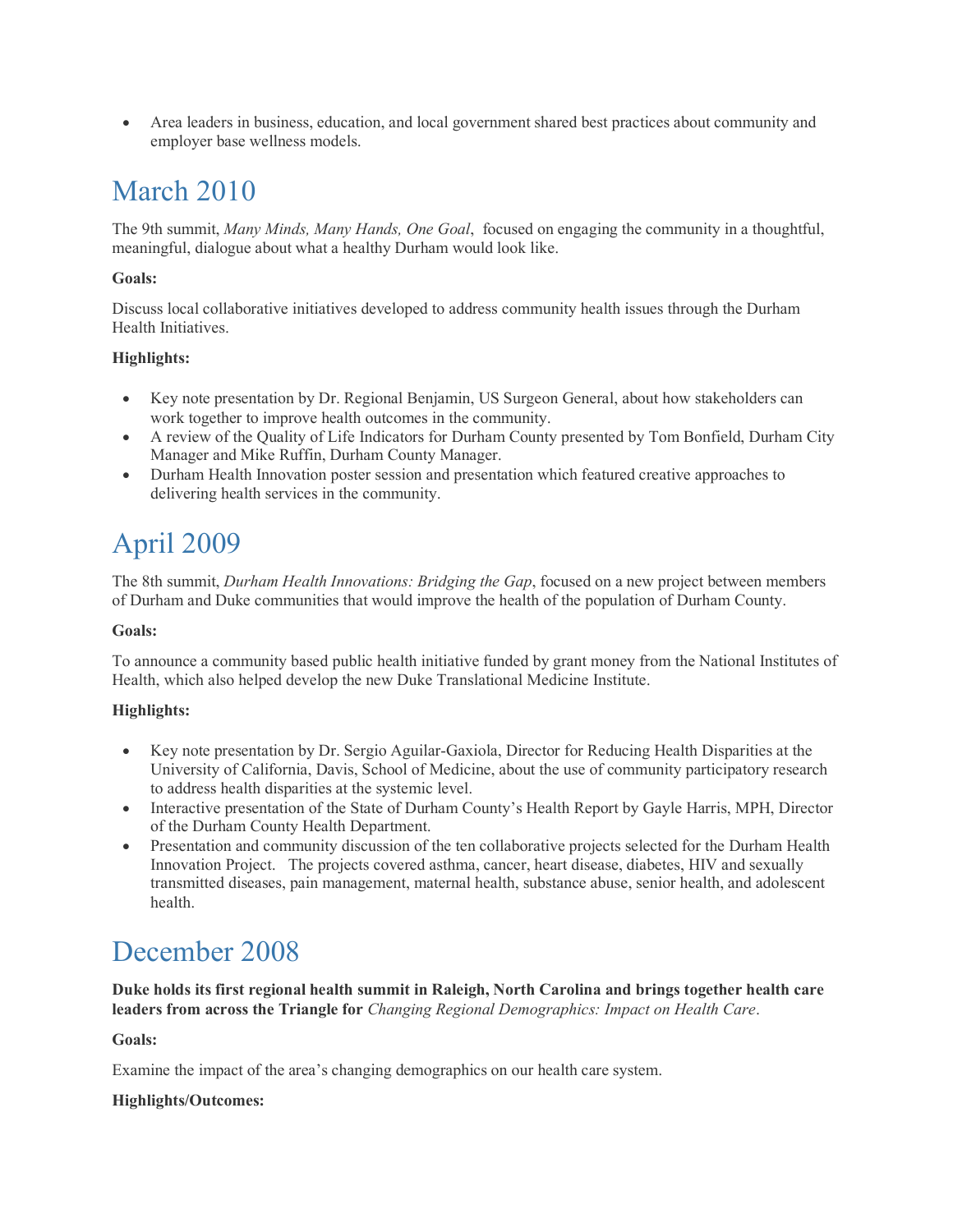• Feedback from the community calls for all Triangle hospitals to convene for regional health summits on an annual basis.

## May 2007

#### During a half-day summit, **Duke and the Durham City/County Results-Based Accountability Initiative focused on Listening to the Uninsured**.

#### **Goals:**

Obtain community feedback about a proposed Specialty Project Access model Educate the community about issues related to the uninsured in Durham County

#### **Highlights/Outcomes:**

- Through polls, small discussion groups, and anonymous surveys, participants provided input, feedback and suggestions regarding local health care initiatives for the uninsured.
- The collaborating organizations used the information gathered as a guide to better organize Specialty Project Access and other potential programs for individuals without health insurance in Durham.

# April 2006

**Real People, Real Issues: NC Summit on Health Disparities expands targets to address health disparities across the state**. Prominent national, state, and local leaders attend the summit.

#### **Goals:**

Develop partnerships between the public and private sectors Address the lack of access to care faced by low-income and minority groups in North Carolina

#### **Highlights/Outcomes:**

- US Congressman David Price (D-NC) provides a briefing on current legislative and funding efforts to reduce health disparities.
- Attendees are encouraged to return to their communities and develop collaborative solutions to local problems. In Durham, groups continue meeting to discuss and develop a program that would provide specialty care to Durham County's uninsured individuals.

# April 2005

This year's theme on substance abuse - **Addiction Disease: Opening a Window - is developed in response to the recommendations from the previous year's summit**.

#### **Goals:**

Dispel myths about substance abuse Reduce the stigma associated with substance abuse by educating the public

#### **Highlights/Outcomes:**

- **Recommendations for Durham Results-Based Accountability**: More than 100 recommendations are developed and are included in a work plan for the Partnership for a Healthy Durham.
- **A Substance Abuse Advisory Committee is established by the Durham Center**